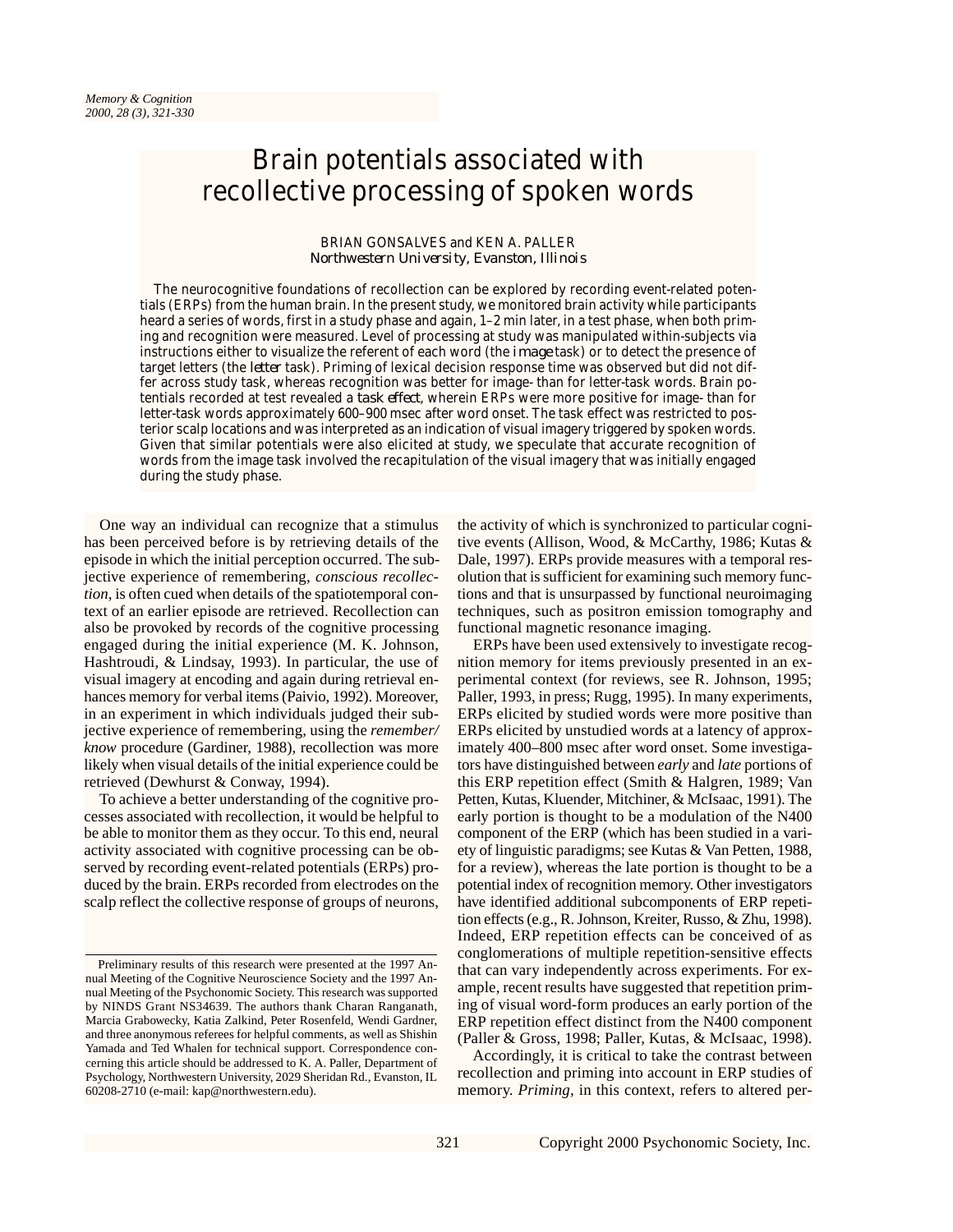formance for studied items on certain *implicit memory tests*, in which no reference is made to prior study episodes. The idea that priming and recollection depend on different neural processing is supported by neuropsychological evidence showing preserved priming in amnesic patients (Schacter, 1987; Shimamura, 1986; Squire & Knowlton, 1995). The analysis of ERP effects solely on the basis of repetition is problematic, because both recollection and priming differ between studied and unstudied items. Furthermore, contrasting ERPs across implicit and explicit memory tests is also problematic, because of various confounding factors (Badgaiyan & Posner, 1997; Paller, 1993).

Paller and Kutas (1992) attempted to avoid these pitfalls by investigating ERP correlates of incidental recollection during an implicit memory test. A levels-of-processing manipulation at study was used to dissociate priming and recollection, based on prior reports of memory dissociations achieved in this manner (e.g., Jacoby & Dallas, 1981). At study, participants read words and made either a size judgment based on visualizing the referent of each word (*image task*) or a decision concerning the number of *e*s in each word (*letter task*). Subsequently, masked words were presented in a word identification test. Identification was more accurate for studied than for unstudied words but did not differ as a function of study task. In contrast, recognition tested later was more accurate for words from the image task. Likewise, ERPs recorded during the word identification test showed an enhanced positivity for words from the image task relative to those from the letter task. Given that study task had a strong influence on recognition but not on priming, the task effect on test phase ERPs was interpreted as a reflection of incidental recollection that was greater for words from the image task than for words from the letter task. The use of an implicit memory test in this experiment was important because behavioral responses in this test did not differ as a function of study task, thus controlling for priming effects and response-related factors that might otherwise have confounded the critical ERP comparisons.

Paller, Kutas, and McIsaac (1995) subsequently extended these findings, using a different priming measure, lexical decision response time. An ERP correlate of recollection was again found, and furthermore, it was larger for participants who were required to follow each lexical decision with a recognition judgment than for those assigned only the implicit memory test. This experimental approach is thus an effective means for isolating ERP correlates of recollective processing.

The present study extends the findings of Paller and Kutas (1992) and Paller et al. (1995) and uses a similar levels-of-processing manipulation at study to dissociate recollection and priming. Whereas visually presented word stimuli were used previously, we tested the generalizability of these findings by using auditorily presented word stimuli. Priming was measured, using lexical decision response time, and recognition responses were ob-

tained for each word as well. Although this compound test does not constitute an implicit memory test, it has the advantage of providing measures of both types of memory at the same retention delay. Furthermore, robust ERP correlates of recollection were found when the same sort of compound test was used by Paller et al. (1995, Experiment 2). On the basis of behavioral and ERP results, Paller et al. (1995) inferred that the added recognition requirement led participants to allocate attention to remembering whether each word was recently encountered and that this occurred prior to each lexical decision response. In the present experiment, we predicted that recollection would likewise influence ERPs during the lexical decision portion of the compound test. The ERPs of interest were, therefore, those elicited during the lexical decision test in response to two classes of studied items, words from the letter task and the image task. We predicted that priming, as indexed by lexical decision response time, would not differ between the two classes of studied words and that ERP effects related to the response and to priming would thus be matched. On the basis of this reasoning, the differential brain responses that were recorded for the two classes of studied words were attributed to a process associated with the experience of recollection.

## **METHOD**

# **Participants**

Six men and 6 women, 18–28 years of age, were recruited from the Northwestern University community. All were right-handed, native English speakers with no history of epilepsy or other neurological disease and no recent use of psychoactive medications. Two additional participants were excluded from the study for failure to complete the experiment (owing to personal discomfort in one case and equipment problems in the other).

#### **Stimuli**

The stimuli were 285 words and 95 pseudowords spoken by one of the experimenters. The words were nouns from an on-line psycholinguistic database (Coltheart, 1981; including imageability norms from Gilhooly & Logie, 1980; Paivio, Yuille, & Madigan, 1968; Toglia & Battig, 1978). Imageability and concreteness ratings for each word were greater than 500 (mean imageability = 585, mean concreteness  $= 588$ ). The mean written frequency of the words was 54.5 occurrences per million (Kučera & Francis, 1967). The pseudowords were created by rearranging syllables of English words. Words and pseudowords were recorded digitally at a sampling rate of 22 kHz. The mean stimulus duration was 503 msec  $(SE = 5$  msec) for words and 524 msec ( $SE = 7$  msec) for pseudowords. Another set of 15 words and 5 pseudowords was used in the practice phase of the experiment and was not used again.

### **Procedure**

After electrodes were attached (see below), each participant was led to a sound-attenuating chamber and was seated in a chair about 140 cm from a computer monitor and a pair of speakers. Communication with the experimenter was possible throughout the experiment via an intercom system. To reduce ERP artifacts, the participants were instructed to relax muscles, to blink as infrequently as possible during experimental runs, and to minimize body movement and eye movement. Once acceptable bioelectric signals were observed, the participants received instructions and completed a short practice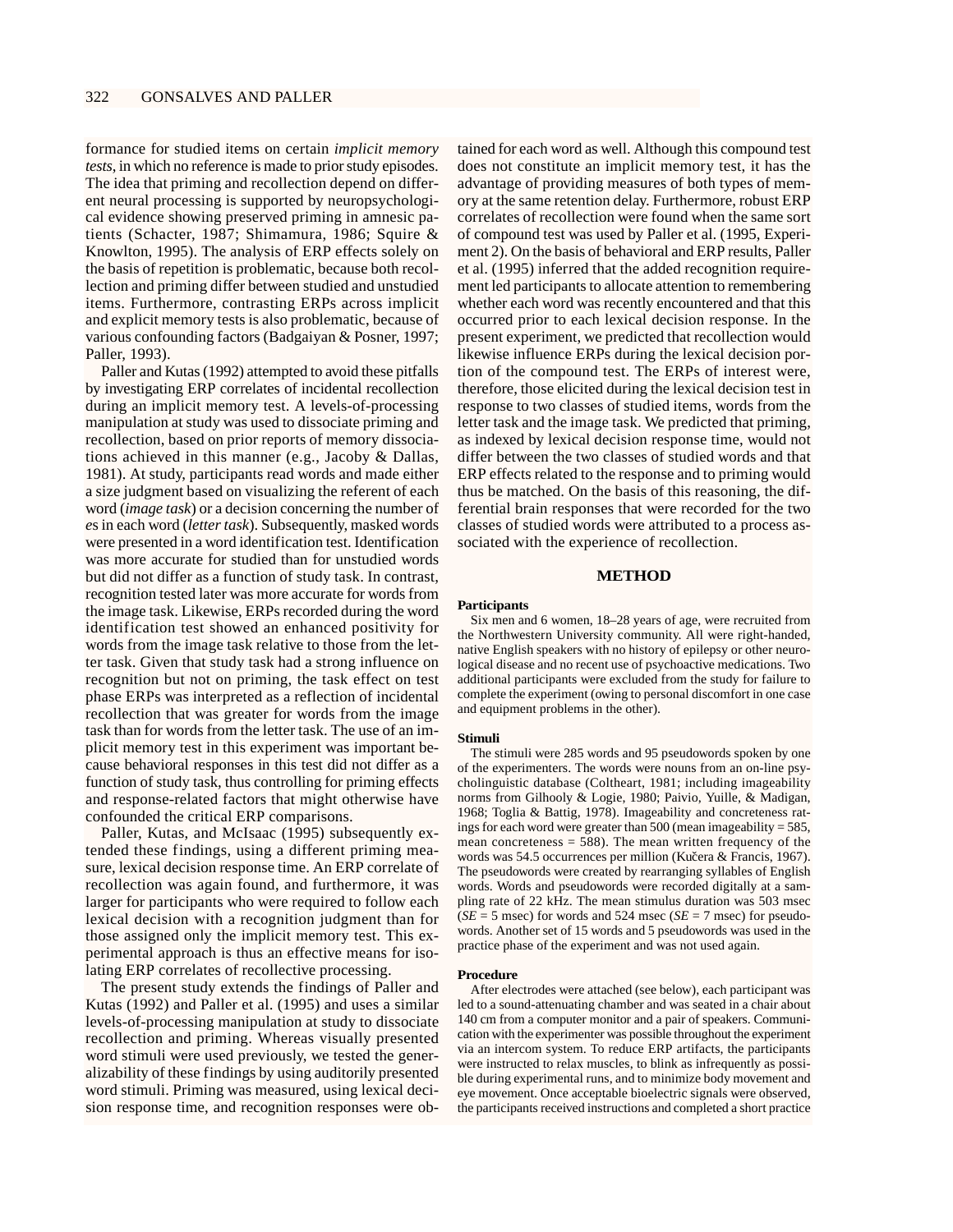version of each task. Responses were registered with two buttons, one held in each hand. The participants were allowed to repeat these practice runs until they felt comfortable with each task.

The experiment consisted of six runs, each of which consisted of two study tasks and a test phase. Brief instructions were presented on the screen prior to each task to review specific response requirements. The study tasks will be referred to as the *image task* and the *letter task*. In the image task, the participants were required to visualize the referent of each word and decide whether the object was larger or smaller than the computer monitor in front of them. In the letter task, they were required to decide whether each word contained the letters *d* or *t*, responding with one hand if one or both were present and with the opposite hand if neither was present. The order of the image and letter tasks was counterbalanced across the six runs of the experiment. In each run, 15 words were presented in each task at a rate of one word every 2 sec.

The test phase began immediately upon completion of the study tasks and consisted of 60 items in random order: the 15 words heard in the image task, the 15 words heard in the letter task, 15 unstudied words, and 15 pseudowords. Two responses were required for each item. First, the participants made a lexical decision, indicating whether the item was a word or a pseudoword. Then, a tone presented 2 sec after the onset of each word signaled the recognition stage. The participants had up to 2.5 sec to make their recognition response, indicating whether a studied or an unstudied word had been heard. No recognition response was required for pseudowords. The next item was presented 500 msec after the recognition response was registered or, for pseudowords, 1,500 msec after the tone.

Assignment of words to conditions was counterbalanced across participants, so that each word appeared equally often in image, letter, and unstudied conditions. The hand associated with each response type in the test phase was also counterbalanced across participants. Upon completion of the experiment, the participants were debriefed and paid for their participation.

# **Electrophysiological Recording**

The electroencephalogram (EEG) was recorded by using tin electrodes embedded in an elastic cap. The following 21 scalp electrodes from the International 10–20 system (Jasper, 1958) were used: Fpz, Fz, Cz, Pz, Oz, Fp1, Fp2, F3, F4, C3, C4, P3, P4, O1, O2, F7, F8, T3, T4, T5, and T6. Recordings were referenced initially to the left mastoid and digitally rereferenced off line to the average of the left and right mastoid. The electrooculogram (EOG) was recorded by using an electrode placed beneath the right eye referenced to the left mastoid and electrodes placed lateral to each eye referenced to one another. Signals were amplified with a 0.1–100 Hz bandpass and were digitized at a rate of 250 samples/sec continuously. For averaging, data were resampled at a rate of 125 samples/ sec. Each trial consisted of a 100-msec prestimulus baseline and a 1,940-msec period after the onset of the stimulus. Data were examined for EOG and muscle artifacts, and trials with such artifacts were removed using an automated procedure (an average of 13.6% of the trials were rejected). ERPs were initially quantified using mean amplitude measurements at each electrode location over various latency ranges. Measurements were also made for a negative peak between 200 and 1,000 msec at Cz and a positive peak between 500 and 1,300 msec at Oz. These peaks were labeled on the basis of the usual convention of polarity (P or N) and approximate peak latency. Results were consistent across mean amplitude and peak amplitude measurements, so for simplicity the latter are emphasized here. Peak amplitude and latency measurements were made following a low-pass filter at 10 Hz, to avoid measurement of spurious peaks caused by high-frequency noise. Each measurement was subjected to a repeated measures analysis of variance (ANOVA), with condition (unstudied, letter task, and image task) as a factor

and an alpha level of .05. Significance levels were adjusted by using the Greenhouse–Geisser correction, when appropriate (indicated by  $p_{GG}$ ). For significant main effects of condition, pairwise comparisons were conducted using the Bonferroni correction for multiple comparisons. The *p* values given for these comparisons are the Bonferroni adjusted values.

# **RESULTS**

### **Behavioral Performance**

At study, the participants were 91% accurate in the letter task and 85% accurate in the image task (although the nominally correct response for some words in the image task was debatable). Mean response times were 1,122 msec  $(SE = 36$  msec) for the letter task and  $1,076$  msec  $(SE = 1)$ 27 msec) for the image task.

At test, repetition priming was observed in measures of lexical decision response times for correct trials, as is shown in Figure 1A. The mean difference in response times to studied and unstudied words was 76 msec (*SE* = 13 msec), a significant priming effect  $[t(11) = 5.77, p <$ .001]. Response times for the two types of studied words were also assessed, and as predicted, the mean difference between image-task and letter-task words (12 msec; *SE* = 10 msec), was nonsignificant  $[t(11) = 1.29, p = .22]$ .

Response accuracy for lexical decisions averaged 94%  $(SE = 0.8\%)$  for unstudied words and 98%  $(SE = 0.3\%)$ for studied words, a significant difference  $[t(11) = 4.78]$ ,  $p = .001$ . Response accuracy did not differ significantly for studied words as a function of study task  $[t(11) \le 1]$ . Responses to pseudowords were correct 95% of the time  $(SE = 0.8\%)$ . For correct trials, mean response time was 1,036 msec ( $SE = 30$  msec) for words and 1,084 msec  $(SE = 28$  msec) for pseudowords.

Mean accuracy in the recognition test is shown in Figure 1B. The difference in recognition accuracy between words from the letter and image tasks was  $16.4\%$  (*SE* = 2.5%), a difference that was significant  $[t(11) = 4.45, p =$ .001]. The correct rejection rate for unstudied words was 78%  $(SE = 4.7\%)$ .

# **Event-Related Potentials**

**N600 in test phase**. ERPs to unstudied, letter-task, and image-task words presented during the lexical decision portion of the test phase are shown in Figure 2. ERP differences between studied and unstudied words were evident at the latency of a large negative deflection labeled N600. Because N600 in the grand average was maximal at central scalp locations, peak amplitudes and latencies were measured at the central midline electrode (Cz). Across subjects, the mean peak latency of N600 was 566 msec for unstudied words (*SE* = 39 msec), 617 msec for letter-task words  $(SE = 32$  msec), and 608 msec for image-task words  $(SE = 30$  msec), but these differences were not significant  $[F(2,22) = 1.69, p = .22]$ .

An analysis of N600 peak amplitude yielded a main effect of condition  $[F(2,22) = 8.97, p_{GG} = .003]$ , which was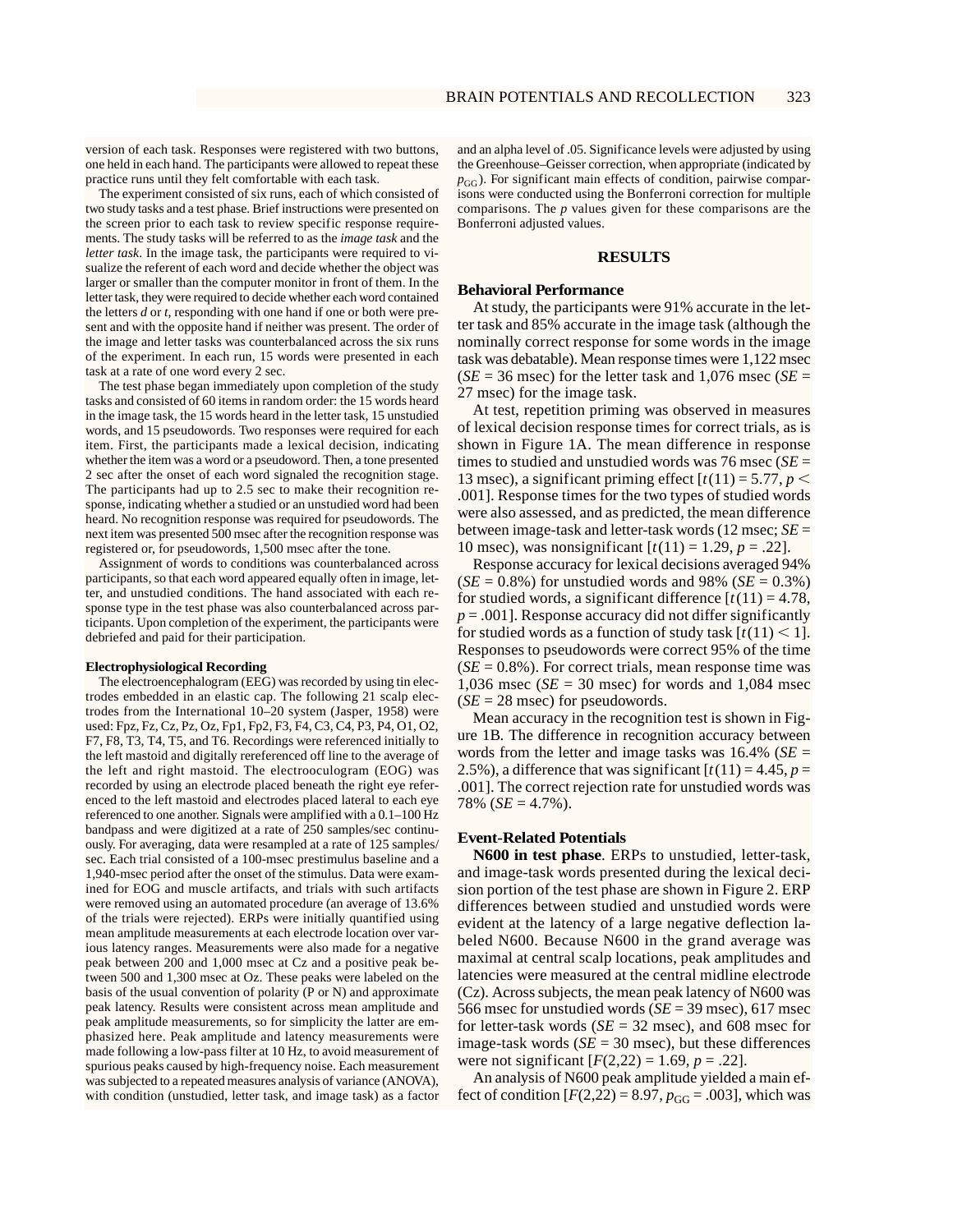

**Figure 1. A, mean lexical decision response time for unstudied words, studied words from the letter task, and studied words from the image task. B, mean recognition accuracy for studied words as a function of study task.**

followed up by pairwise comparisons. N600 to unstudied words was reliably more negative than N600 to letter-task words [difference =  $1.75 \mu$ V, *SE* =  $0.57 \mu$ V;  $t(11) = 3.07$ ,  $p = .03$ ] and image-task words [difference = 1.83  $\mu$ V, *SE* = 0.37  $\mu$ V;  $t(11) = 4.89$ ,  $p = .001$ . The amplitude of N600 did not differ between image-task and letter-task words [difference =  $0.01 \mu$ V, *SE* =  $0.50 \mu$ V; *t*(11) < 1].

**Occipital P820 in test phase**. ERP differences between letter-task and image-task words were apparent at the latency of a positive deflection that was maximal at

occipital sites, labeled P820 on the basis of mean latencies of the peak for image-task and letter-task words (Figure 2). Analyses focused on P820 amplitude and latency as measured from the midline occipital electrode (Oz), but comparable results were found at nearby electrodes and for mean amplitudes over various latency ranges.<sup>1</sup> P820 latency at Oz varied by condition  $[F(2,22) = 7.63]$ ,  $p_{GG} = .004$ , reflecting a longer latency for unstudied words (928 msec,  $SE = 28$  msec) than for letter-task words (840 msec,  $SE = 40$  msec) and image-task words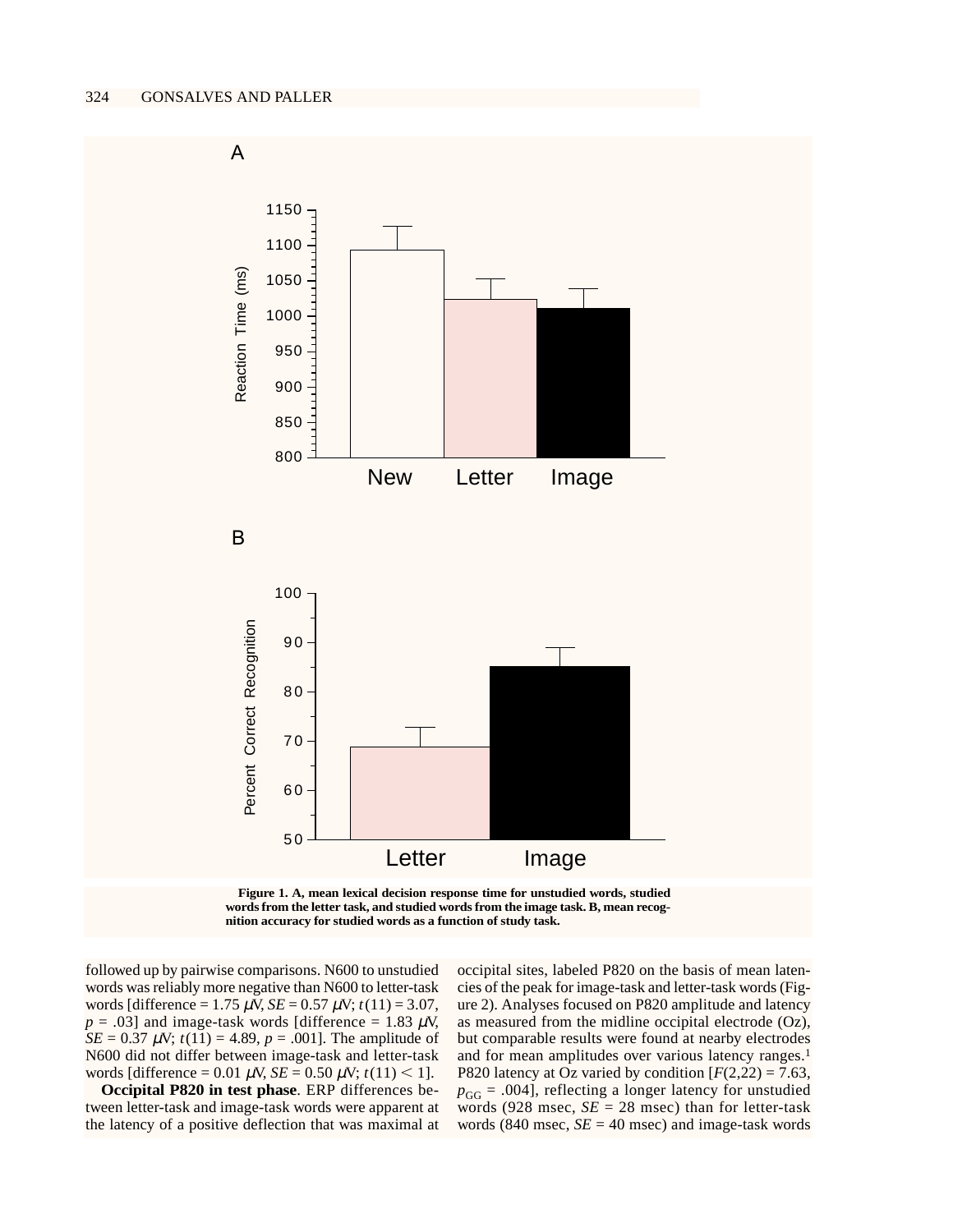

**Figure 2. Event-related potentials to image, letter, and unstudied words presented during the lexical decision test. Plots represent voltage in microvolts as a function of time in milliseconds (time 0 = word onset).**

 $(802 \text{ msec}, SE = 21 \text{ msec})$ . Pairwise comparisons revealed that only the difference between unstudied and image-task words (difference = 126 msec, *SE* = 29 msec) was significant  $[t(11) = 4.34, p = .004]$ .

Most important, P820 amplitude was found to vary across condition  $[F(2,22) = 5.52, p_{GG} = .014]$ , in that peak amplitudes to image-task words  $(3.67 \mu V, SE =$ 0.69  $\mu$ V) were largest, followed by unstudied words  $(3.05 \mu V, SE = 0.94 \mu V)$  and letter-task words  $(2.53 \mu V,$  $SE = 0.71 \mu V$ ). Pairwise comparisons revealed that only the difference between image-task and letter-task (difference = 1.14  $\mu$ V, *SE* = 0.29  $\mu$ V) was significant  $[t(11)$  = 3.99,  $p = .006$ ].

The occipital task effect at test is shown again in the lower portion of Figure 3, including difference waves computed by subtracting the ERP to words from the letter task from the ERP to words from the image task. To obtain more precise information about the time-course of the task effect, mean amplitude measurements were taken over consecutive 20-msec intervals from 500 to 1,000 msec at the Oz electrode and were submitted to one-way repeated measures ANOVAs. Significant main

effects of condition were found for all 12 intervals between 640 and 880 msec ( $ps < .05$ ).

**Occipital P970 in study phase**. ERPs recorded during the image and letter tasks at study are shown in the upper portion of Figure 3. The amplitude and latency of a positive occipital peak, P970, were measured at the Oz electrode. P970 latency for words in the image task (974 msec,  $SE = 57$  msec) and words in the letter task (961 msec,  $SE = 55$  msec) did not differ  $[F(1,11) < 1]$ . P970 amplitude varied reliably across condition  $[F(1,11) = 8.83, p =$ .013], since peak amplitudes in the image task  $(4.10 \mu V)$ ,  $SE = 0.63 \mu V$ ) were greater than those in the letter task  $(2.71 \mu\text{V}, SE = 0.67 \mu\text{V}).$ 

**Comparisons between occipital peaks at study and test**. Comparisons between the study phase P970 and the test phase P820 (Figure 3) at Oz were made via two-way repeated measures ANOVAs, with phase and task as factors. For peak amplitude, there was a main effect of task  $[F(1,11) = 14.92, p = .003]$ , substantiating the prior findings that amplitudes were greater for image-task than for letter-task words. This effect was similar for study and test phases, in that the main effect of phase and the inter-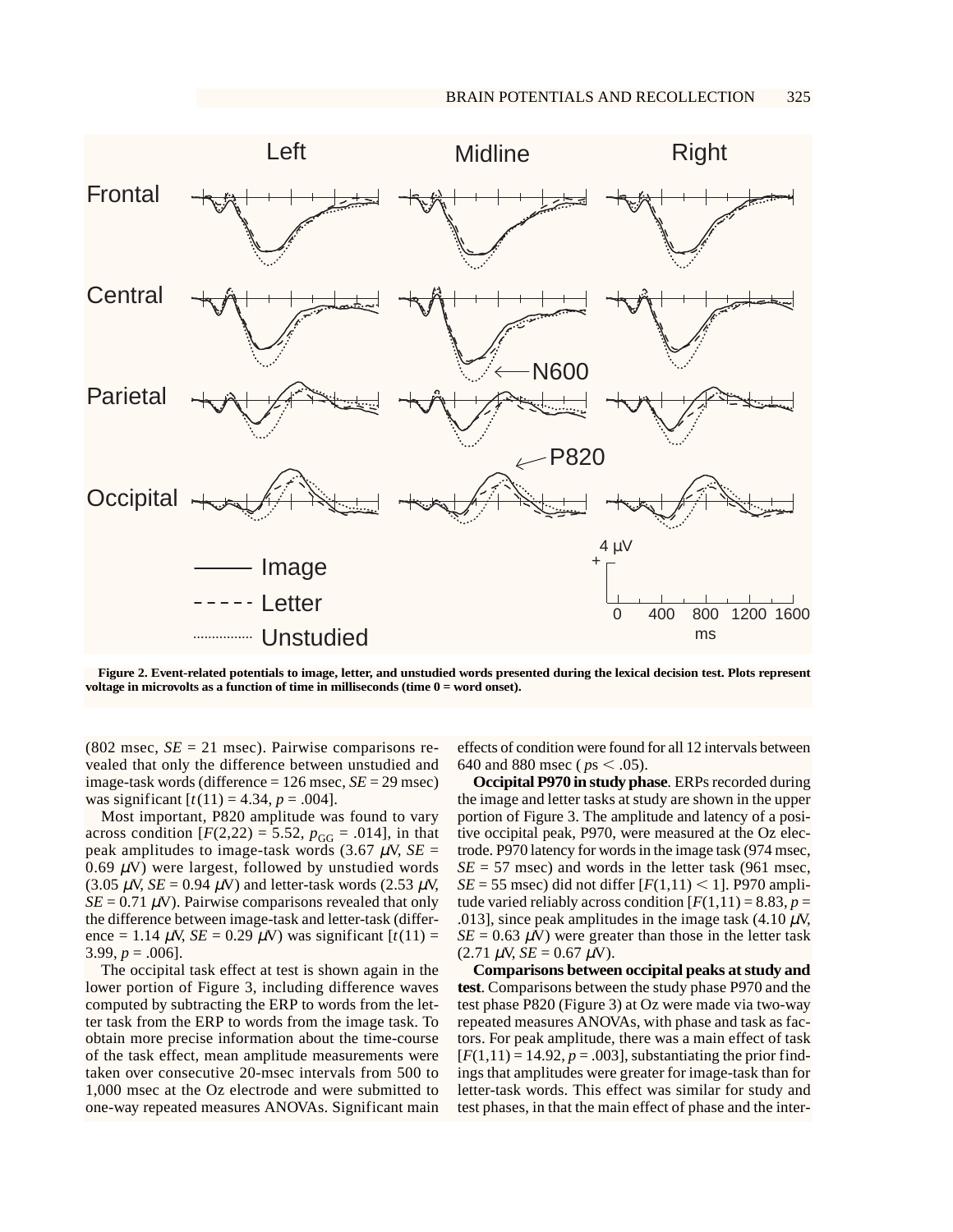

**Figure 3. Occipital event-related potentials (ERPs) recorded during the study phase and during the lexical decision portion of the test phase to words from the image task and the letter task. Difference waves computed by subtracting letter-task from image-task ERPs are also shown.**

action of phase and task were not significant  $(F<sub>S</sub> < 1)$ . For peak latency, there was a main effect of phase, indicating that peak latencies were shorter at test (821 msec,  $SE = 27$  msec) than at study [968 msec,  $SE = 35$  msec;  $F(1,11) = 16.23, p = .002$ . There was no main effect of task and no interaction of phase and task for the latency data  $(Fs \le 1)$ , indicating that a similar latency shift from study to test was present for both conditions. A comparison between the peak latency of the occipital potential elicited by unstudied words in the test phase (928 msec) and that elicited by words in the study phase, collapsed across both tasks (968 msec), showed that they were not significantly different  $[t(11) = 1.04, p = .32]$ .

**Topographic comparisons between study and test**. To compare the scalp distribution of the ERP difference between image-task and letter-task words at study with that at test, mean amplitude measurements were taken over a 200-msec interval centered on the mean peak latencies in these two conditions (i.e., 870–1,070 msec for study ERPs and 720–920 msec for test ERPs). Mean amplitude differences (image ERP minus letter ERP) were computed for each electrode location and are displayed as topographic maps for the study phase and the test phase

(Figure 4). Difference measurements were also scaled according to the vector-length method (McCarthy & Wood, 1985) and then compared in a two-way ANOVA, with phase (study vs. test) and electrode (all 21 scalp sites) as factors. A phase  $\times$  electrode interaction in this analysis can be interpreted as a difference in scalp distributions between study and test, independent of any amplitude differences. The interaction was not significant  $[F(1,11)]$  < 1], indicating that the scalp distribution of the ERP differences did not differ across study and test phases.

# **DISCUSSION**

The key electrophysiological result was that brain potentials to words presented for lexical decisions differed according to how those words had been processed earlier in the experiment. Specifically, the amplitude of a P820 potential at occipital scalp regions was larger for the image-task words than for the letter-task words. In addition, earlier ERPs differed between studied and unstudied words, as captured by measurements of N600. However, as was discussed above, interpretations of ERP differences between old and new items are problematic, be-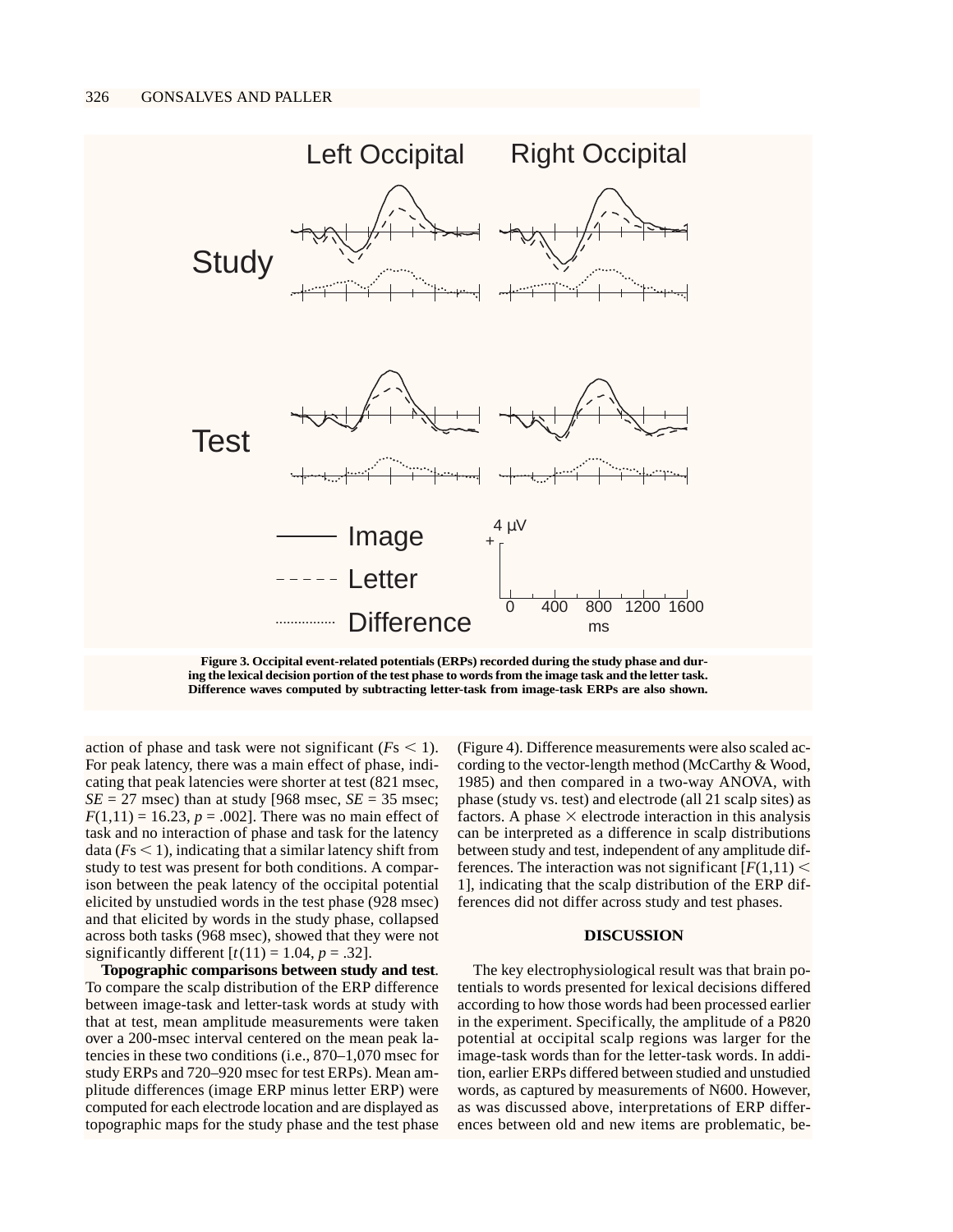

**Figure 4. Topographic representation of the event-related potential (ERP) task effect at study and at test. ERP amplitudes were measured between 870 and 1,070 msec for study phase ERPs and between 720 and 920 msec for test phase ERPs for each electrode site. Shaded regions represent the difference in microvolts for ERPs to words from the image task minus ERPs to words from the letter task, as computed by a surface spline interpolation.**

cause these differences may reflect processes related to both priming and recollection. The present study was designed to eliminate this confound by employing a levelsof-processing manipulation at study and shifting the focus to comparisons between the two types of studied words.

The key behavioral results fulfilled our predictions: Priming levels, as indexed by lexical decision response time, did not differ as a function of study task, whereas recognition accuracy was greater for words from the image task than for words from the letter task. Accordingly, we conclude that the *ERP task effect*, the larger P820 for image-task words than for letter-task words, was associated with differential recollective processing between the two conditions.

Put another way, the task manipulation in the study phase reliably influenced both recognition accuracy and occipital potentials recorded during the test phase, as captured by P820 amplitude measurements. Because this manipulation did not differentially influence lexical decision times, we can be confident that the ERP task effect is not an ERP correlate of perceptual priming or of latencyshifted response processes. Thus, a more rigorous association with recollection is possible with the ERP task effect than with ERP differences between old and new items.2

Although the ERP task effect in the present experiment was restricted to occipital scalp regions, corresponding ERP task effects in parallel studies in the visual modality were observed at virtually all scalp locations sampled, with the largest amplitudes near anterior regions (Paller & Kutas, 1992; Paller et al., 1995). Paller and colleagues hypothesized that the ERP task effects they recorded indexed brain processing associated with recollecting a recent experience with the same word. Other investigators have arrived at similar conclusions, using the remember/ know procedure (Smith, 1993), by requiring participants to make source attributions for studied items (Senkfor & Van Petten, 1998; Wilding, Doyle, & Rugg, 1995; Wilding & Rugg, 1996) or by manipulating levels of processing at study (Rugg et al., 1998). By one account, ERPs related to recollection include a left-parietal effect reflecting retrieval of information about the study episode and a rightfrontal effect reflecting processes associated with making source attributions about studied items (Wilding & Rugg, 1996). Other experiments have linked frontal ERPs with strategic processes engaged during memory retrieval (e.g., Ranganath & Paller, 1999). Frontal ERPs in the present experiment were remarkably similar across conditions. Presumably, strategic processing controlled by the prefrontal cortex was engaged to a similar extent for words from the image task, words from the letter task, and new words. However, several additional points must be raised before we can fully interpret the differences between results obtained using auditory versus visual word stimuli.

One potential ramification of investigations of ERP correlates of recollection is to provide a new means to study the component cognitive processes responsible for recollection. Undoubtedly, recollection can emerge as the result of multiple processes that can vary across different situations. Insights about retrieval processes in the present experiment can be gained by considering the topographic results. The ERP task effect was maximal over cortical regions responsible for processing and representing visual information, yet these ERPs were elicited by auditory stimuli presented while the visual environment remained constant. Nonetheless, we interpret the ERP task effect as a reflection of visual information processing associated with the generation of visual images.

This imagery hypothesis receives additional support from the striking similarities between occipital ERPs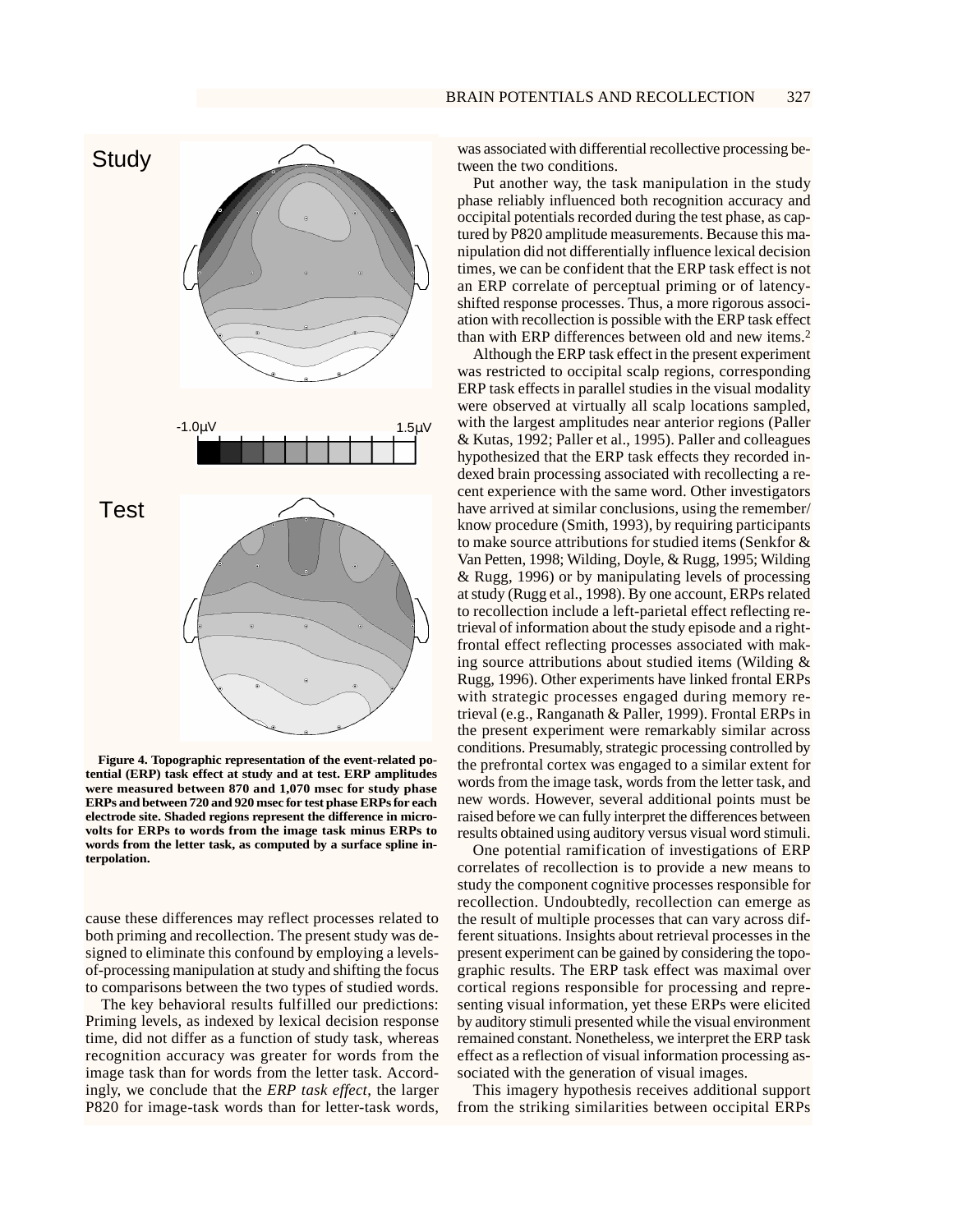recorded at study and at test (Figure 3). Study–test comparisons are complicated by the different sorts of processing engaged by the two tasks. In the letter task, the participants analyzed phonology and/or orthography in order to perform accurately, although it is likely that some semantic processing and visual imagery occurred as well. Performance in the image task principally required visual imagery, including a size comparison, so that there were multiple differences between the tasks. Yet, the most prominent ERP difference between the two study conditions was the discrepancy in P970 amplitude at occipital locations. The same sort of amplitude modulation was found in the test phase, when the task requirements differed from those in the study phase but were the same for the image and the letter conditions. In short, the most likely explanation for occipital peak amplitude differences between image and letter conditions, in both the study phase and the test phase, is that they reflect the differential engagement of visual imagery.

We thus propose that recognition performance was strongly determined by visual imagery during the study phase and that occipital ERPs provided an index of this imagery. When a word in the test phase provoked an individual to generate the same visual image that was generated a few minutes earlier, that word was more readily recognized as old (as in encoding specificity; Tulving & Thompson, 1973). Comparisons between study and test ERPs are also intriguing, because occipital peaks reached maximal amplitudes reliably earlier at study than at test (by 172 msec for image words and 121 msec for letter words). Speeded image generation may be responsible for this change in latency, so that P820 can be conceived of as a quicker version of P970. Even though both peaks may be composites of multiple overlapping components,<sup>3</sup> they are still useful for monitoring visual imagery. The idea that visual images were generated more quickly in the test phase for repeated words is reminiscent of the idea of perceptual fluency (e.g., Jacoby & Dallas, 1981), although fluent processing in this case concerns internally generated information rather than sensory information. This facilitation was presumably not the basis for either priming or familiarity in the present experiment but rather functioned as a principal cue supporting recollection of the study episode.

Another observation that is consistent with these interpretations was made with regard to the occipital ERP peak elicited by unstudied words in the test phase. The latency of this peak was longer than that for studied words. In fact, for words heard for the first time, occipital peak latency was similar in the study phase and the test phase, as if image generation required the same amount of time regardless of the task or phase of the experiment.

Evidence from neuroimaging also supports the idea that the visual cortex is active during visual imagery tasks (D'Esposito et al., 1997; Kosslyn et al., 1993; Le Bihan et al., 1995). In addition, activity in the visual cortex due to visual stimulation may interfere with activity required for visual image generation (see, e.g., Brooks, 1970;

Craver-Lemley & Reeves, 1987; Segal & Fusella, 1970; for reviews, see Craver-Lemley & Reeves, 1992; Kosslyn, 1994). ERP results also suggest that visual imagery and visual processing share, and thus compete for, the same processing resources in the visual cortex (Farah, Peronnet, Gonon, & Giard, 1988). Furthermore, brain potentials were associated with visual imagery in an experiment in which participants generated visual images for words presented in visual and auditory modalities (Farah, Peronnet, Weisberg, & Monheit, 1990). In both modalities, visual imagery, relative to a no-imagery control condition, led to an enhanced positivity, 600– 1,100 msec poststimulus. This effect was maximal at occipital electrode sites and was larger for auditory stimuli, consistent with the results of the present experiment.

We can now return to the question of why an occipital task effect was found in the present experiment but not in previous experiments with nearly identical designs in the visual modality. First, ERPs in visual paradigms may have reflected various types of visual processing in such a way that superimposed ERP correlates of visual imagery were obscured. Second, we contend that visual imagery was much more robust in the present experiment than in prior experiments with visual stimulation because more resources for visual imagery were available.

In conclusion, we suggest that the participants in the test phase, upon hearing a word studied earlier in the image task, tended to reexperience the visual image generated at study and to use this experience as a basis for classifying the word as *old*. In fact, several participants reported just such an experience upon debriefing. A similar phenomenon probably occurred for words in the letter task, but to a lesser extent. Thus, retrieval of visual images in response to spoken words originally encoded under imagery instructions may be largely responsible for the enhanced recognition memory for these words. This particular levels-of-processing manipulation may be effective precisely because of the potency of participants' repeated experience of visual imagery, a process that was not apparent in their overt behavior but that was monitored by ERP measures. Behavioral and ERP evidence, in combination, can thus provide information about the nature of the cognitive processing responsible for participants' experience of recollection and about the timing of those processes. One such process is the recapitulation of visual imagery that promoted accurate recognition in the present experiment.

# **REFERENCES**

- Allison, T., Wood, C. C., & McCarthy, G. (1986). The central nervous system. In M. G. H. Coles, E. Donchin, & S. W. Porges (Eds.), *Psychophysiology* (pp. 5-25). New York: Guilford.
- Badgaiyan, R., & Posner, M. I. (1997). Time course of cortical activations in implicit and explicit recall. *Journal of Neuroscience*, **17**, 4904-4913.
- Brooks, L. R. (1970). An extension of the conflict between visualization and reading. *Quarterly Journal of Experimental Psychology*, **22**, 91-96.
- Coltheart, M. (1981). The MRC psycholinguistic database. *Quarterly Journal of Experimental Psychology*, **33A**, 497-505.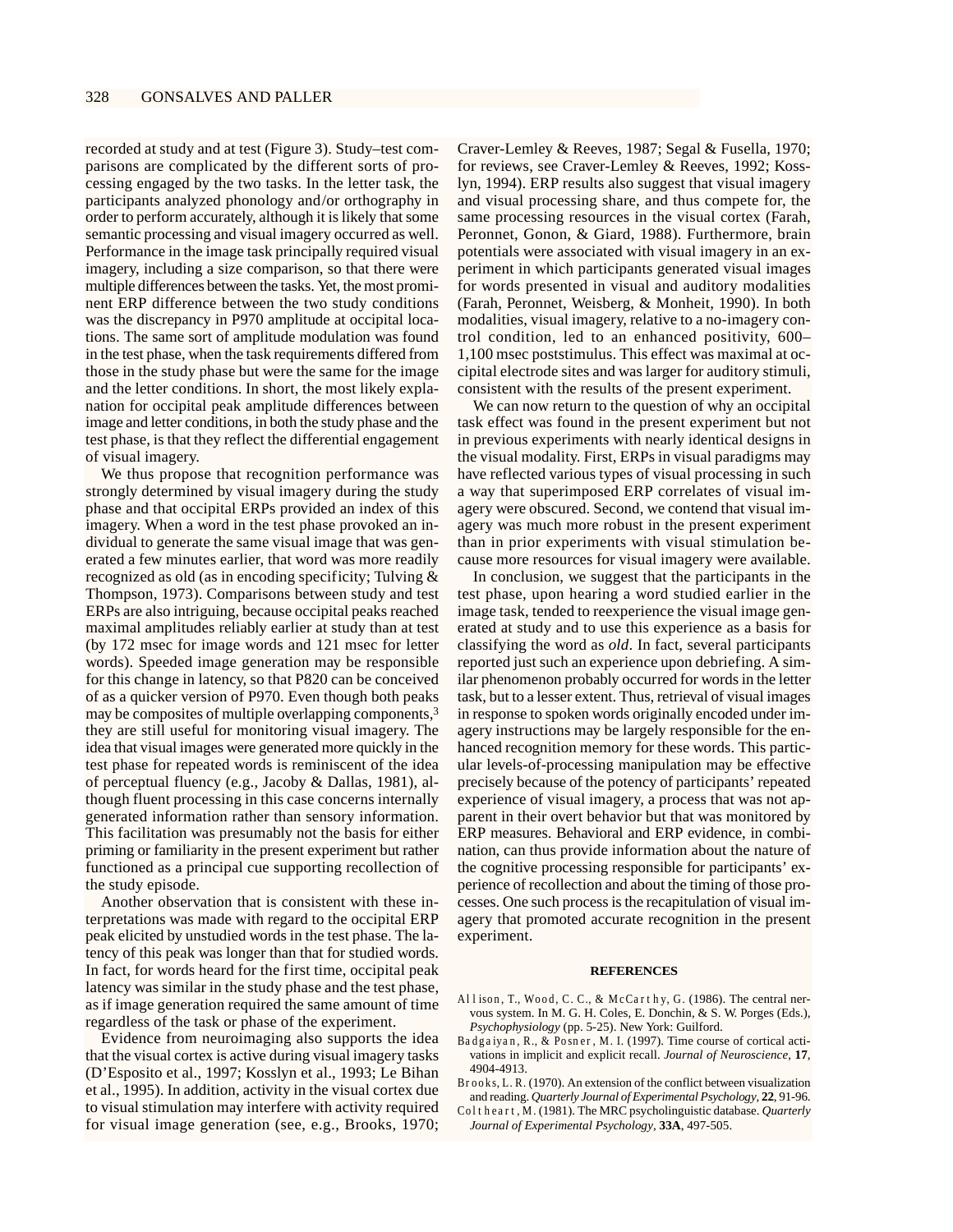- Craver-Lemley, C., & Reeves, A. (1987). Visual imagery selectively reduces vernier acuity. *Perception*, **16**, 599-614.
- Craver-Lemley, C., & Reeves, A. (1992). How visual imagery interferes with vision. *Psychological Review*, **99**, 633-649.
- D'Esposito, M., Detre, J. A., Aguirre, G. K., Stallcup, M., Alsop, D. C., Tippet, L. J., & Farah, M. J. (1997). A functional MRI study of mental image generation. *Neuropsychologia*, **35**, 725-730.
- Dewhurst, S. A., & Conway, M. A. (1994). Pictures, images, and recollective experience. *Journal of Experimental Psychology: Learning, Memory, & Cognition*, **20**, 1088-1098.
- Donchin, E., & Coles, M. G. H. (1988). Is the P300 component a manifestation of context updating? *Behavioral & Brain Sciences*, **11**, 357- 427.
- Farah, M., Peronnet, F., Gonon, M., & Giard, M. (1988). Electrophysiological evidence for a shared representational medium for visual images and percepts. *Journal of Experimental Psychology: General*, **117**, 248-257.
- Farah, M., Peronnet, F., Weisberg, L., & Monheit, M. (1990). Brain activity underlying mental imagery: Event-related potentials during image generation. *Journal of Cognitive Neuroscience*, **1**, 302-316.
- Gardiner, J. M. (1988). Functional aspects of recollective experience. *Memory & Cognition*, **16**, 309-313.
- Gilhooly, K. J., & Logie, R. H. (1980). Age-of-acquisition, imagery, concreteness, familiarity, and ambiguity measures for 1,944 words. *Behavior Research Methods & Instrumentation*, **12**, 395-427.
- Jacoby, L. L., & Dallas, M. (1981). On the relationship between autobiographical memory and perceptual learning. *Journal of Experimental Psychology: General*, **110**, 306-340.
- Jasper, H. H. (1958). Report to the committee on methods of clinical examination in electroencephalography: Appendix. The ten–twenty system of the International Federation. *Electroencephalography & Clinical Neurophysiology*, **10**, 371-375.
- Johnson, M. K., Hashtroudi, S., & Lindsay, D. S. (1993). Source monitoring. *Psychological Bulletin*, **114**, 3-28.
- Johnson, R., Jr. (1995). Event-related potential insights into the neurobiology of memory systems. In F. Boller & J. Grafman (Eds.), *Handbook of neuropsychology* (Vol. 10, pp. 135-163). Amsterdam: Elsevier.
- Johnson, R., Jr., Kreiter, K., Russo, B., & Zhu, J. (1998). A spatiotemporal analysis of recognition-related event-related brain potentials. *International Journal of Psychophysiology*, **29**, 83-104.
- Kosslyn, S. (1994). *Image and brain*. Cambridge, MA: MIT Press.
- Kosslyn, S., Alpert, N., Thompson, W., Maljkovic, V., Weise, S., Chabris, C., Hamilton, S., Rauch, S., & Buonnano, S. (1993). Visual mental imagery activates topographically organized visual cortex: PET investigations. *Journal of Cognitive Neuroscience*, **5**, 263- 287.
- Kučera, H., & Francis, W. N. (1967). *Computational analysis of presentday American English*. Providence, RI: Brown University Press.
- Kutas, M., & Dale, A. (1997). Electrical and magnetic readings of mental functions. In M. D. Rugg (Ed.), *Cognitive neuroscience* (pp. 197- 242). Cambridge, MA: MIT Press.
- Kutas, M., & Van Petten, C. (1988). Event-related brain potential studies of language. In P. K. Ackles, J. R. Jennings, & M. G. H. Coles (Eds.), *Advances in psychophysiology* (Vol. 3, pp. 139-187). Greenwich, CT: JAI Press.
- Le Bihan, D., Turner, R., Zeffiro, T. A., Cuenod, C. A., Jezzard, P., & Bonnerot, V. (1995). Activation of human primary visual cortex during visual recall: A magnetic resonance imaging study. *Proceedings of the National Academy of Sciences*, **90**, 11802-11805.
- McCarthy, G., & Wood, C. C. (1985). Scalp distributions of eventrelated potentials: An ambiguity associated with analysis of variance models. *Electroencephalography & Clinical Neurophysiology*, **62**, 203-208.
- Paivio, A. (1992). Dual coding theory: Retrospect and current status. *Canadian Journal of Psychology*, **45**, 255-287.
- Paivio, A., Yuille, J.C., & Madigan, S.A. (1968). Concreteness, imagery and meaningfulness values for 925 words. *Journal of Experimental Psychology Monographs*, **76**(3, Pt. 2).
- Paller, K. A. (1993). Elektrophysiologische Studien zum Menschlichen Gedächtnis [Electrophysiological studies of human mem-

ory]. *Zeitschrift für Elektroenzephalographie, Elektromyographie und verwandte Gebiete*, **24**, 24-33.

- Paller, K. A. (in press). Neurocognitive foundations of human memory. In D. L. Medin (Ed.), *The psychology of learning and motivation* (Vol. 40). San Diego: Academic Press.
- Paller, K. A., & Gross, M. (1998). Brain potentials associated with perceptual priming versus explicit remembering during the repetition of visual word-form. *Neuropsychologia*, **36**, 559-571.
- Paller, K. A., & Kutas, M. (1992). Brain potentials during memory retrieval provide neurophysiological support for the distinction between recollection and priming. *Journal of Cognitive Neuroscience*, **4**, 375-391.
- Paller, K. A., Kutas, M., & McIsaac, H. K. (1995). Monitoring conscious recollection via the electrical activity of the brain. *Psychological Science*, **6**, 107-111.
- Paller, K. A., Kutas, M., & McIsaac, H. K. (1998). An electrophysiological measure of priming of visual word form. *Consciousness & Cognition*, **7**, 54-66.
- Ranganath, C., & Paller, K. A. (1999). Frontal brain potentials during recognition are modulated by requirements to retrieve perceptual detail. *Neuron*, **22**, 605-613.
- Rugg, M. D. (1995). Event-related potential studies of human memory. In M. S. Gazzaniga (Ed.), *The cognitive neurosciences*(pp. 789-801). Cambridge, MA: MIT Press.
- Rugg, M. D., Mark, R. E., Walla, P., Schloerscheidt, A. M., Birch, C. S., & Allan, K. (1998). Dissociation of the neural correlates of implicit and explicit memory. *Nature*, **392**, 595-598.
- Schacter, D. L. (1987). Implicit memory: History and current status. *Journal of Experimental Psychology: Learning, Memory, & Cognition*, **13**, 501-518.
- Schacter, D. L., & Buckner, R. L. (1998). Priming and the brain. *Neuron*, **20**, 185-195.
- Segal, S. J., & Fusella, V. (1970). Influence of imaged pictures and sounds on detection of visual and auditory signals. *Journal of Experimental Psychology*, **83**, 458-464.
- Senkfor, A. J., & Van Petten, C. (1998). Who said what? An eventrelated potential investigation of source and item memory. *Journal of Experimental Psychology: Learning, Memory, & Cognition*, **24**, 1005-1025.
- Shimamura, A. P. (1986). Priming effects in amnesia: Evidence for a dissociable memory function. *Quarterly Journal of Experimental Psychology*, **38A**, 619-644.
- Smith, M. E. (1993). Neurophysiological manifestations of recollective experience during recognition memory judgments. *Journal of Cognitive Neuroscience*, **5**, 1-13.
- Smith, M. E., & Halgren, E. (1989). Dissociation of recognition memory components following temporal lobe lesions. *Journal of Experimental Psychology: Learning, Memory, & Cognition*, **15**, 50-60.
- Squire, L. R., & Knowlton, B. J. (1995). Memory, hippocampus, and brain systems. In M. Gazzaniga (Ed.), *The cognitive neurosciences* (pp. 825-837). Cambridge, MA: MIT Press.
- Toglia, M. P., & Battig, W. R. (1978). *Handbook of semantic word norms*. Hillsdale, NJ: Erlbaum.
- Tulving, E., & Thompson, D. M. (1973). Encoding specificity and retrieval processes in episodic memory. *Psychological Review*, **80**, 352- 373.
- Van Petten, C., Kutas, M., Kluender, R., Mitchiner, M., & McIsaac, H. (1991). Fractionating the word repetition effect with event-related potentials. *Journal of Cognitive Neuroscience*, **3**, 129-150.
- Wilding, E., Doyle, M. C., & Rugg, M. D. (1995). Recognition memory with and without retrieval of context: An event-related potential study. *Neuropsychologia*, **33**, 743-767.
- Wilding, E., & Rugg, M. D. (1996). An event-related potential study of recognition memory with and without retrieval of source. *Brain*, **119**, 889-905.

#### **NOTES**

1. In one analysis, we compared mean amplitudes between imagetask and letter-task ERPs over five 300-msec time windows, separately for sets of electrodes grouped by region. All tests were nonsignificant,